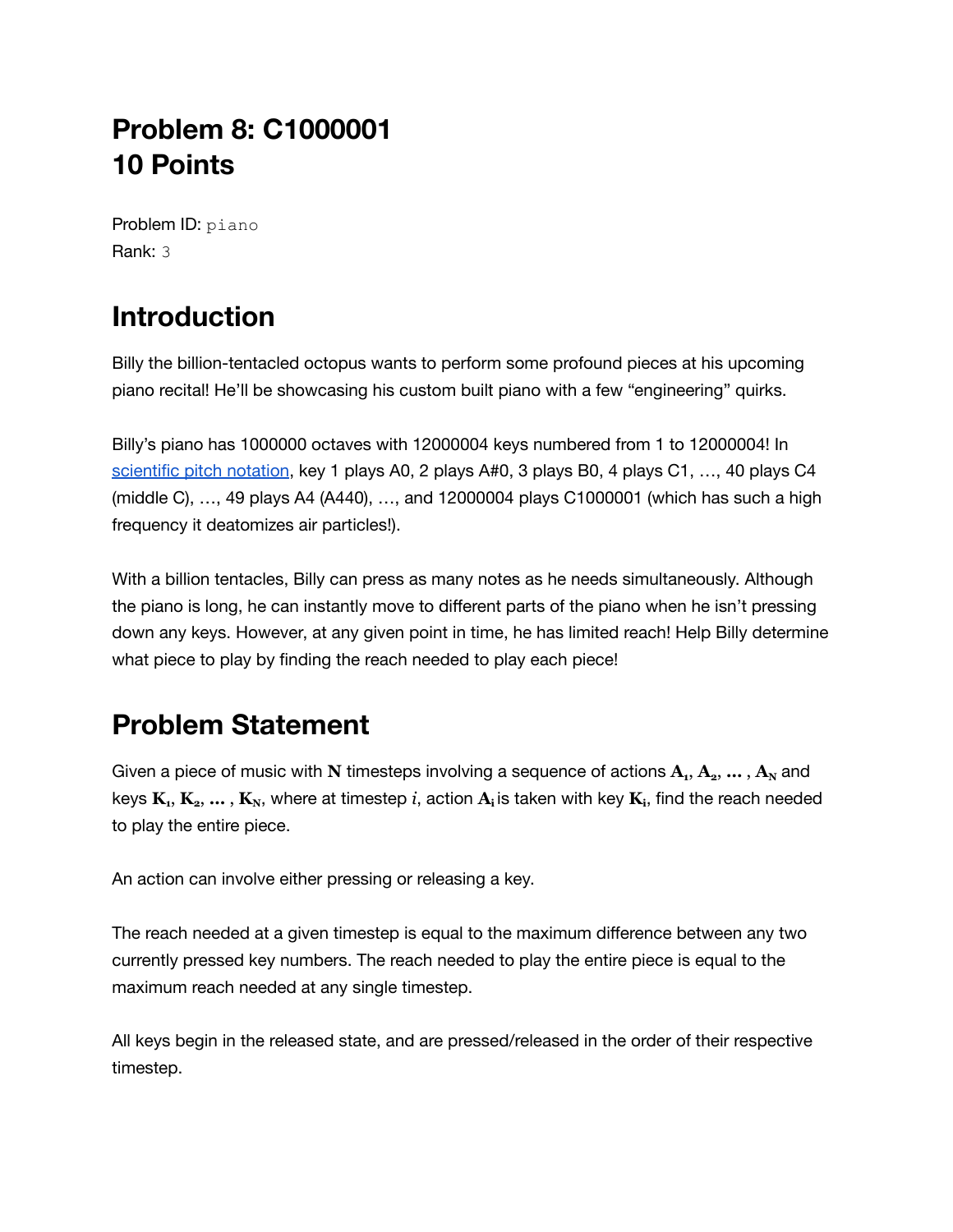## **Input Format**

The first line of the input contains a positive integer **T** denoting the number of test cases that follow. For each test case:

- The first line contains an integer **N** denoting the number of timesteps in the piece
- The next **N** lines contain 2 space-separated values each **A<sup>i</sup> Ki**, denoting actions and keys in the order they are played
	- $\circ$  The single character  $\mathbf{A}_i$  denotes the action to perform on key  $\mathbf{K}_i$ , and is one of the following:
		- P, denoting **K**<sub>i</sub> is pressed at timestep *i*
		- *■* R, denoting **K<sup>i</sup>** is released at timestep *i*
	- The integer **K<sup>i</sup>** denotes the key to take action **A<sup>i</sup>** with
- The final line is blank to separate individual test cases

## **Output Format**

For each test case, output a single line containing a positive integer denoting the reach needed to play the entire piece.

## **Problem Constraints**

 $1 ≤ T ≤ 100$  $2 ≤ N ≤ 10<sup>5</sup>$ **N** is even. The sum of N across all test cases in an input does not exceed 10<sup>5</sup>.  $1 \le K_i \le 12 \times 10^6 + 4 = 12000004$  $A_i \in \{P, R\}$ 

The piece as a whole is additionally subject to the following constraints:

- All keys begin in the released state
- Every pressed key will be released by the end of the piece
- The same key may be pressed and released multiple times
- If a key is pressed, it will not be pressed again until it is released and vice versa